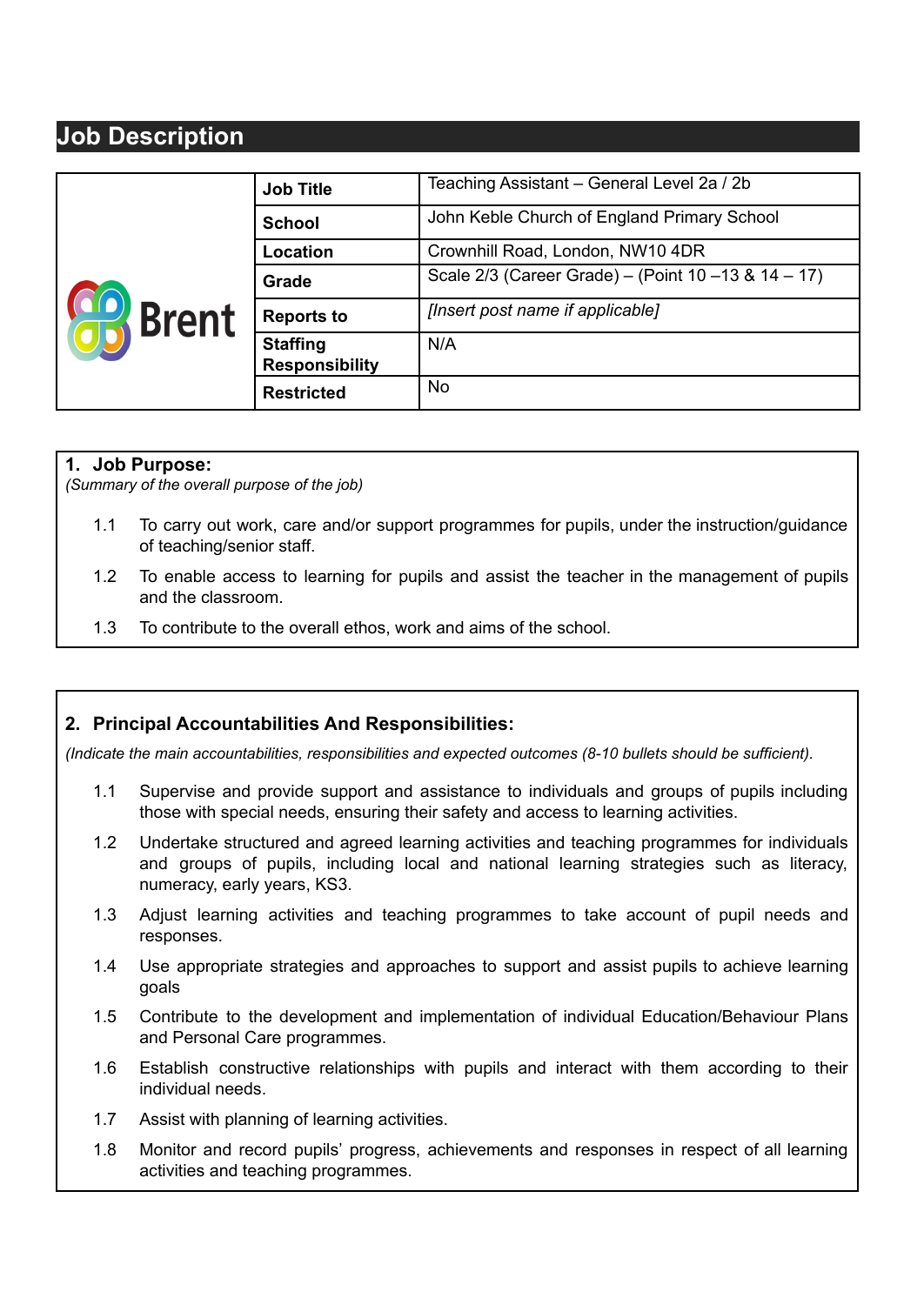- 1.9 Provide detailed feedback to the teacher on pupil progress, achievements, and problems, and under guidance of the teacher provide feedback to pupils on their progress and achievements.
- 1.10 Create and maintain a orderly and supportive environment for pupils and teachers, and assist with the display of pupils' work
- 1.11 Prepare, maintain and use equipment and resources, including information and communication technology (ICT), for use in relevant learning activities and teaching programmes, and assist in the development of pupils' competence and independence in their use.
- 1.12 Administer routine tests, invigilate exams, and undertake marking of pupils' work.
- 1.13 Provide a range of clerical and administrative support to teaching staff, including photocopying, word-processing, filing, collecting money, and administering coursework.
- 1.14 Promote positive pupil behaviour, dealing promptly with conflict and incidents in accordance with the school's policies and procedures, and encourage pupils to take personal responsibility for their behaviour.
- 1.15 Promote the inclusion and acceptance, and encourage self-esteem and independence, of all pupils.
- 1.16 Assist with supervision of pupils out of lesson times, including before and after school and at lunchtimes.
- 1.17 Accompany teaching staff and pupils on trips and school activities as required and take responsibility for a group under the general supervision of the teacher.
- 1.18 Participate in training and development activities and programmes, and attend and participate in meetings, as required.
- 1.19 Establish and develop constructive relationships with parents/carers, and appreciate and support other professionals.
- 1.20 Be aware of and comply with policies and procedures, and report all concerns to an appropriate person, in respect of:
	- child protection,
	- health, safety and security,
	- confidentiality, and
	- data protection.
- 1.21 Ensure all pupils have equal access to opportunities to learn and develop.
- 1.22 Undertake these duties within agreed departmental service/school objectives, policies and procedures and promote the Council's Equal Opportunities Policy.

## *Progression Arrangements - Teaching Assistant (Level 2a) to Teaching Assistant (Level 2b)*

Progression for moving from Level 2a to 2b will be subject to the following requirements:

- 1. The individual Teaching Assistant (Level 2a) being able to demonstrate the following:
	- successful performance in a Level 2a post for a minimum period of two years;